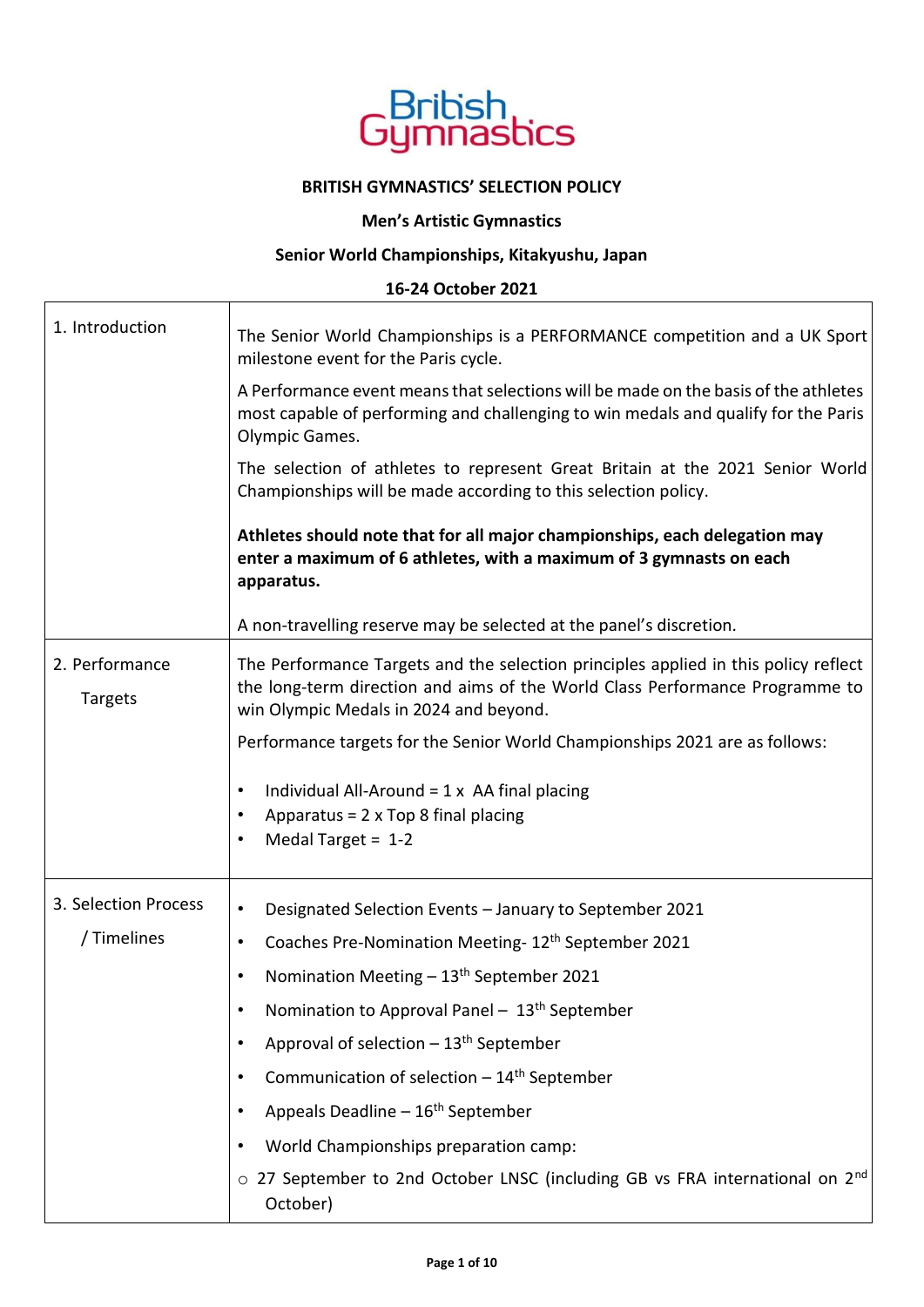|                           | ○ 4-9 October LNSC                                                                                                                                                                                                                                                |  |  |  |  |  |
|---------------------------|-------------------------------------------------------------------------------------------------------------------------------------------------------------------------------------------------------------------------------------------------------------------|--|--|--|--|--|
| 4. FIG Entry<br>deadlines | British Gymnastics is the selecting body that enters the GBR team to the<br>FIG/Organiser. The timelines for entry to the World Championships 2021 are:                                                                                                           |  |  |  |  |  |
|                           | Provisional Entry - 28 <sup>th</sup> May<br>$\bullet$                                                                                                                                                                                                             |  |  |  |  |  |
|                           | Definitive Entry - 19 <sup>th</sup> July<br>$\bullet$                                                                                                                                                                                                             |  |  |  |  |  |
|                           | Nominative Entry -20 <sup>th</sup> September<br>$\bullet$                                                                                                                                                                                                         |  |  |  |  |  |
| 5. Competition            | FIG Competition, FIG Code of Points                                                                                                                                                                                                                               |  |  |  |  |  |
| Format                    | Senior Men's Individual AA Qualification and Finals, and Apparatus Finals<br>$\bullet$                                                                                                                                                                            |  |  |  |  |  |
| 6. Eligibility Criteria   | Athletes are eligible for consideration provided they are:                                                                                                                                                                                                        |  |  |  |  |  |
|                           | a British Citizen, holding a British passport<br>$\bullet$                                                                                                                                                                                                        |  |  |  |  |  |
|                           | a minimum of 18 years old in the year of competition (born 2003 or older)                                                                                                                                                                                         |  |  |  |  |  |
|                           | a current British Gymnastics member<br>$\bullet$                                                                                                                                                                                                                  |  |  |  |  |  |
|                           | eligible to compete for Great Britain by possession of a current Gymnast<br>$\bullet$<br>Licence held with FIG                                                                                                                                                    |  |  |  |  |  |
| 7. The 'Team'             | 1. The 'Team' means the team which is selected by British Gymnastics and includes<br>athletes, coaches, nominated reserves, medical support personnel, judges,<br>Team Leaders, Heads of Delegation and any associated members of the<br>Performance Sport staff. |  |  |  |  |  |
| 8. Pre-Nomination         | 1. Following the last Designated Selection Event (DSE) and prior to the Nomination<br>Panel meeting, the Head National Coach, at his/her discretion may hold a<br>prenomination meeting.                                                                          |  |  |  |  |  |
|                           | 2. The Pre-Nomination meeting will involve the personal coaches of athletes under<br>consideration and will be consulted on regarding the team composition.                                                                                                       |  |  |  |  |  |
|                           | 3. Additional judging and analytics input may be sought to provide additional<br>information within the pre-nomination meeting.                                                                                                                                   |  |  |  |  |  |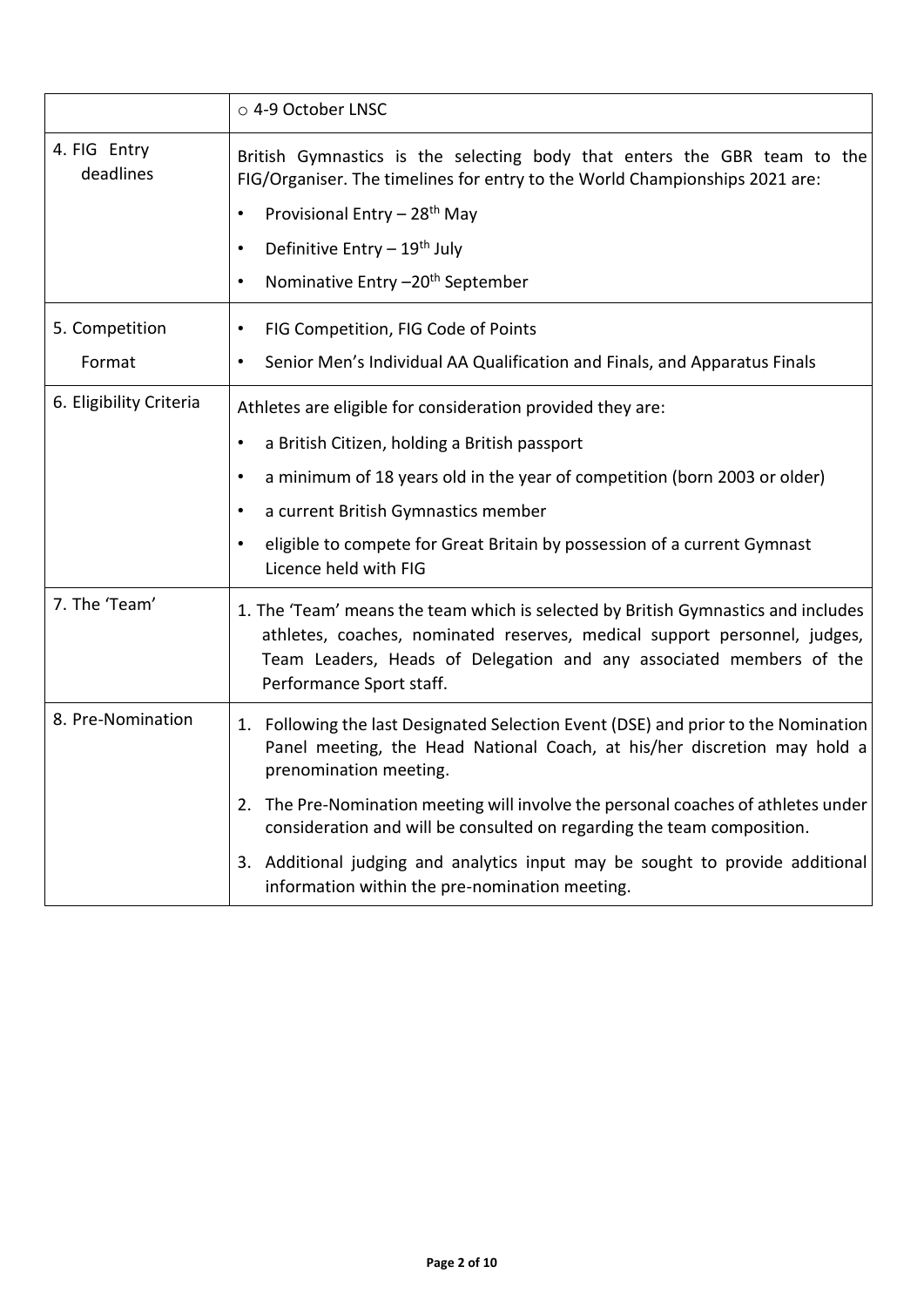| 9. Nomination Panel | 1. Following the completion of the Designated Selection Events listed in this Policy,<br>the MAG Head National Coach will consult with the National Coaches, Technical<br>Committee Chair, Judging representative and Lead Physiotherapist for the<br>discipline. The Panel may also take into account any relevant input deemed<br>necessary from the Performance staff to discuss the nomination of the athletes<br>and coaches. |
|---------------------|------------------------------------------------------------------------------------------------------------------------------------------------------------------------------------------------------------------------------------------------------------------------------------------------------------------------------------------------------------------------------------------------------------------------------------|
|                     | 2. The nominated athletes and coaches will be those, in the expert opinion of the<br>Nomination Panel, most able to achieve the targets as the Competing Team,<br>listed in the section 'Performance Targets'.                                                                                                                                                                                                                     |
|                     | 3. Following the Nomination Panel meeting, a nominated Performance<br>representative will forward the completed Nomination documentation including<br>a list of nominated athletes and coaches to the Approvals Panel on 13 <sup>th</sup><br>September.                                                                                                                                                                            |

| 4. Approval Panel                 | 1. A British Gymnastics Approval Panel, comprising the Performance Director and<br>Head of Performance Programmes will consider the nominations for athletes<br>and coaches received from the Nomination Panel and ratify if appropriate.                                                                                           |
|-----------------------------------|-------------------------------------------------------------------------------------------------------------------------------------------------------------------------------------------------------------------------------------------------------------------------------------------------------------------------------------|
|                                   | 2. In the event that the Nomination Panel provides insufficient athletes to fill the<br>available Team places, the Approval Panel will make referral back to the<br>Nomination Panel for their reasoning at which point their list of nominations<br>may be amended.                                                                |
|                                   | 3. The Approval Panel will confirm the selection of the Team no later than 14 <sup>th</sup><br>September.                                                                                                                                                                                                                           |
| 5. Communication of<br>selections | 1. Once the Approval panel confirm the selection of the team, the Performance<br>Director will notify all age eligible British Squad athletes and personal coaches by<br>12:00 on 14 <sup>th</sup> September.                                                                                                                       |
|                                   | 2. Once the communication of selections has taken place, the 48-hour appeals<br>window comes in effect.                                                                                                                                                                                                                             |
|                                   | 4. Athletes and Coaches shall refrain from making any public statements with regard<br>to team selection until the appeals window has closed.                                                                                                                                                                                       |
| 6. Athlete Appeals                | 1. Appeals can only be submitted from 12:00 on 14 <sup>th</sup> September up to 12:00 on<br>16 <sup>th</sup> September 2021 for a non-selected gymnast on the grounds that the<br>process outlined within this Selection Policy has not been adhered to.                                                                            |
|                                   | 2. The selection of coaches and judges is not open to appeal under any<br>circumstance.                                                                                                                                                                                                                                             |
|                                   | 3. Appeals should be made following British Gymnastics' Appeals Process. Details<br>found<br>the<br><b>British</b><br>Gymnastics'<br>website;<br>be<br>on<br>can<br>https://www.britishgymnastics.org/technical-information/performance-<br>gymnastics/documentdownloads/9101-performance-appeals-procedure-<br>november-2017/file. |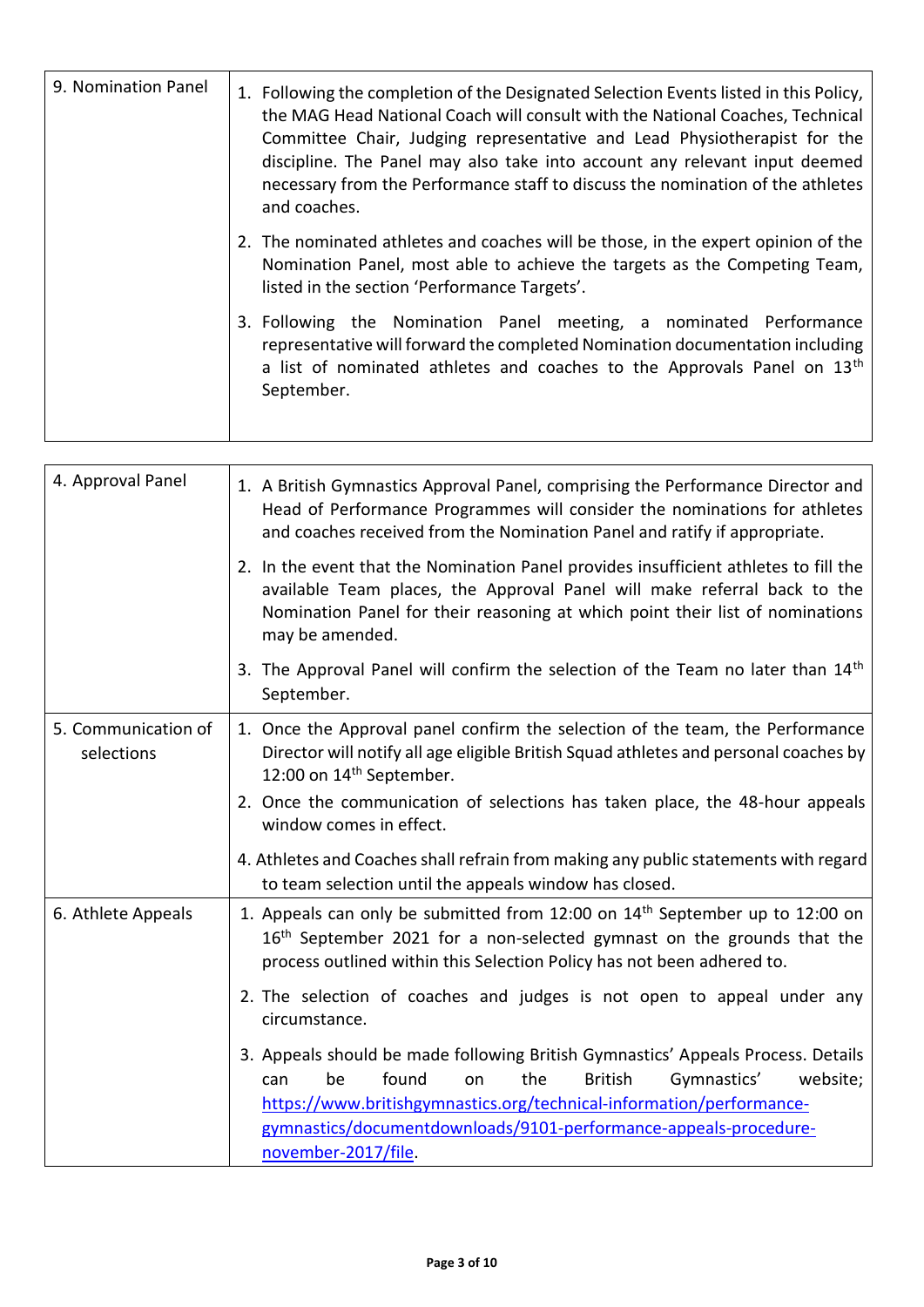| 7. Designated<br><b>Selection Events</b> | 1. The Nomination Panel will take into consideration performances at the following<br>events:                                                                                                                                                                                                               |  |  |  |  |
|------------------------------------------|-------------------------------------------------------------------------------------------------------------------------------------------------------------------------------------------------------------------------------------------------------------------------------------------------------------|--|--|--|--|
|                                          | FIG World Cups - 2020                                                                                                                                                                                                                                                                                       |  |  |  |  |
|                                          | Olympic Control events - 2021                                                                                                                                                                                                                                                                               |  |  |  |  |
|                                          | European Championships - 2021                                                                                                                                                                                                                                                                               |  |  |  |  |
|                                          | Tokyo Olympic Games - 2021                                                                                                                                                                                                                                                                                  |  |  |  |  |
|                                          | FIG World Challenge Cups - 2021                                                                                                                                                                                                                                                                             |  |  |  |  |
|                                          | British Senior Champs - 2021                                                                                                                                                                                                                                                                                |  |  |  |  |
|                                          | In order to be considered for selection, a gymnast who is ill or injured prior to or<br>during one of the Designated Selection Events must provide written authentication<br>of the injury or illness by one of the medical personnel approved by British<br>Gymnastics (listed at the end of this Policy). |  |  |  |  |
|                                          | This documentation must be submitted to the Performance Services Officer<br>(chris.hughes@british-gymnastics.org)                                                                                                                                                                                           |  |  |  |  |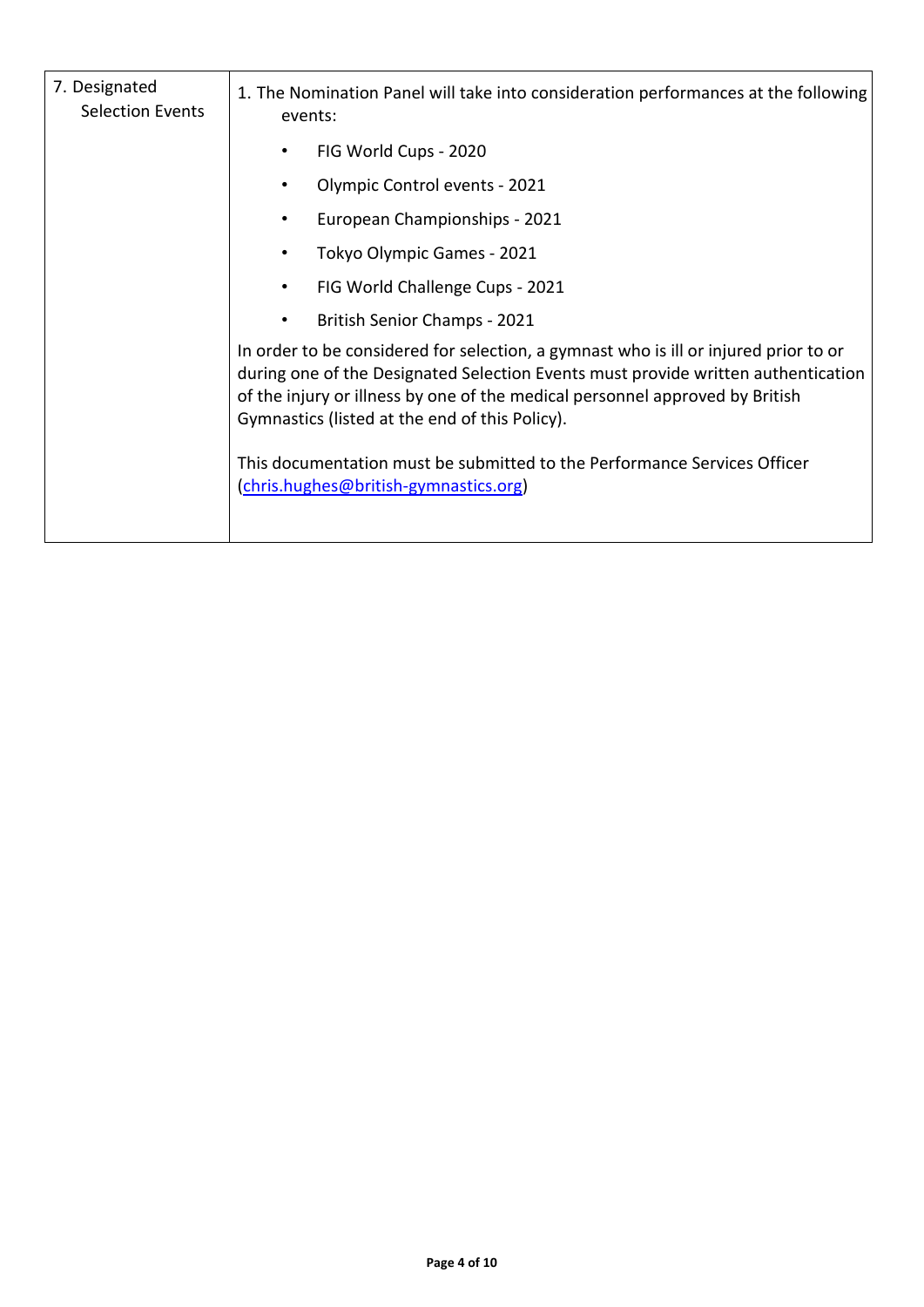|  | 8. Nomination<br>Process | 1. |               |                      |                                         |                                                                                                                                                                                                   | Athletes will be nominated/selected on the basis of achieving the<br>performance targets for Great Britain as part of the Competing Team.                                                                                                                                                                                                                                                                   |             |             |       |  |
|--|--------------------------|----|---------------|----------------------|-----------------------------------------|---------------------------------------------------------------------------------------------------------------------------------------------------------------------------------------------------|-------------------------------------------------------------------------------------------------------------------------------------------------------------------------------------------------------------------------------------------------------------------------------------------------------------------------------------------------------------------------------------------------------------|-------------|-------------|-------|--|
|  |                          | 2. |               |                      | bound by the provisions of this policy. |                                                                                                                                                                                                   | By entering the selection process, athletes and personal coaches agree to be                                                                                                                                                                                                                                                                                                                                |             |             |       |  |
|  |                          | 3. | nomination.   |                      |                                         |                                                                                                                                                                                                   | Athletes meeting the eligibility criteria and who are members of the British<br>Gymnastics World Class Programme will automatically be considered for                                                                                                                                                                                                                                                       |             |             |       |  |
|  |                          | 4. |               |                      | 12:00 on 1st September 2021             |                                                                                                                                                                                                   | Athletes meeting the eligibility criteria who are not members of British<br>Gymnastics World Class Programme may petition the Nomination Panel for<br>inclusion, presenting evidence against the standards outlined in this section.<br>Petitions and any video evidence should be sent to the MAG Performance<br>Services Officer (chris.hughes@british-gymnastics.org) by the deadline of                 |             |             |       |  |
|  |                          | 5. |               |                      |                                         |                                                                                                                                                                                                   | Any gymnast who is considered based upon a petition will be required to<br>submit competition routine footage to an independent judging panel no later<br>than September 10 <sup>th</sup> 2021. The judging panel will evaluate the performances<br>to determine if they meet the performance standards listed in 14.5. Appeals<br>on the scoring of submitted routines are not open for appeal.            |             |             |       |  |
|  |                          | 6. |               |                      | Championships standards                 |                                                                                                                                                                                                   | Athletes wishing to be considered for nomination are expected to achieve a<br>minimum of one start value and one final score value within competition<br>during the Designated Selection Events listed in table 1. Table 1. 2021 World                                                                                                                                                                      |             |             |       |  |
|  |                          |    | <b>Values</b> | <b>Floor</b>         | Pommel                                  | <b>Rings</b>                                                                                                                                                                                      | Vault                                                                                                                                                                                                                                                                                                                                                                                                       | <b>Pbar</b> | <b>HBar</b> | AA    |  |
|  |                          |    | <b>Start</b>  | 6.0                  | 6.3                                     | 6.3                                                                                                                                                                                               | $5.6*1$                                                                                                                                                                                                                                                                                                                                                                                                     | 6.1         | 6.1         | $83+$ |  |
|  |                          |    | Final         | 14.5                 | 14.8                                    | 14.6                                                                                                                                                                                              | $14.6$ (av)                                                                                                                                                                                                                                                                                                                                                                                                 | 14.8        | 14.0        |       |  |
|  |                          | 7. |               | guarantee selection. |                                         |                                                                                                                                                                                                   | Please note, achieving Start Values and/or Performance Standards does not                                                                                                                                                                                                                                                                                                                                   |             |             |       |  |
|  | 8.                       |    |               |                      |                                         | Performances at Major Championships in 2021 will be considered by the<br>nomination panel as the highest level DSE's in the presence of multiple<br>gymnasts achieving the performance standards. |                                                                                                                                                                                                                                                                                                                                                                                                             |             |             |       |  |
|  |                          | 9. |               |                      |                                         |                                                                                                                                                                                                   | In the absence of a sufficient number of athletes achieving the performance<br>standards, the nomination panel may take into consideration athletes who do<br>not reach the performance standards due to injury, illness or other key factors<br>such as the impact of the covid pandemic on training and competition plans<br>based on supporting the longer-term direction of the programme of qualifying |             |             |       |  |

10. Nominated athletes and coaches will be expected to undertake all programme activities (Camps and Competitions) laid out by the MAG Head National Coach

for and winning medals at the Olympic Games in 2024.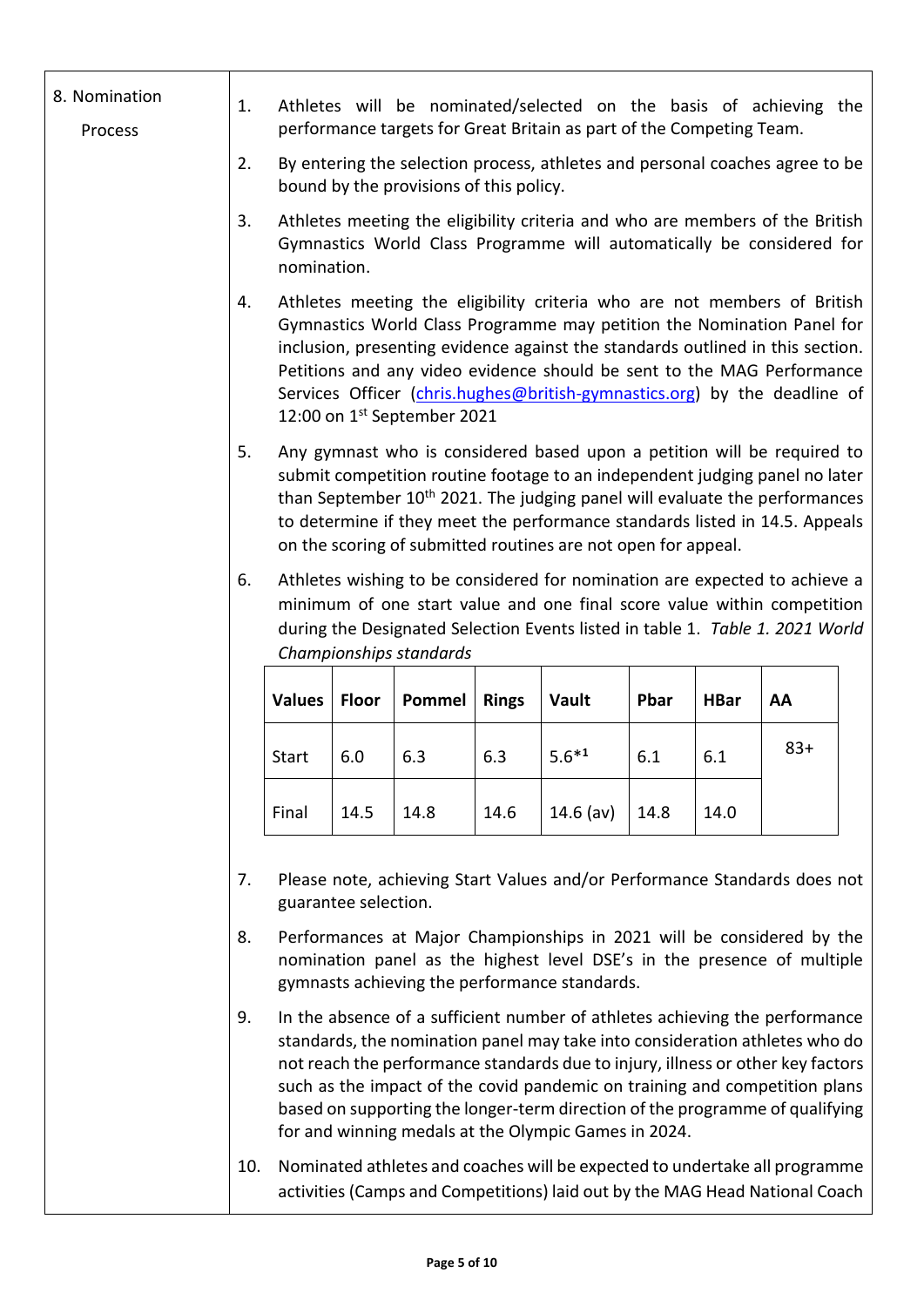| as part of the preparations for the Championships to prove their readiness to<br>compete. |
|-------------------------------------------------------------------------------------------|
|                                                                                           |
|                                                                                           |
|                                                                                           |
|                                                                                           |
|                                                                                           |
|                                                                                           |
|                                                                                           |
|                                                                                           |
|                                                                                           |
|                                                                                           |
|                                                                                           |
|                                                                                           |
|                                                                                           |
|                                                                                           |
|                                                                                           |
|                                                                                           |
|                                                                                           |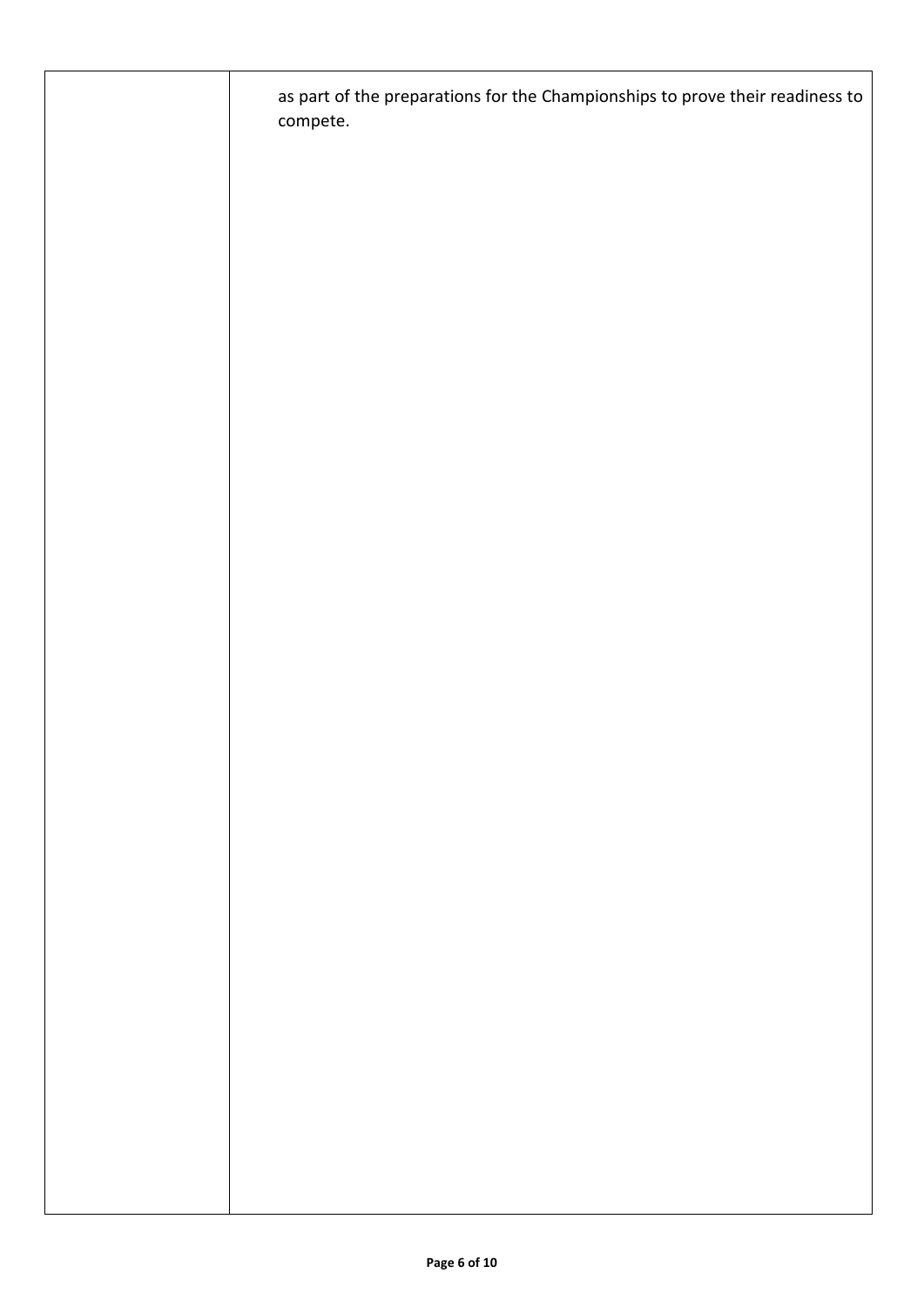| 11. | Nominated athletes and coaches must also agree to observe all obligations<br>outlined within the British Gymnastics' Performance Athlete Agreement 2017<br>-21 and any subsequent Codes of Behaviour adopted by British Gymnastics.                                                                                                                       |
|-----|-----------------------------------------------------------------------------------------------------------------------------------------------------------------------------------------------------------------------------------------------------------------------------------------------------------------------------------------------------------|
| 12. | Team Coaches will be nominated based upon consideration of the following<br>criteria:                                                                                                                                                                                                                                                                     |
| ٠   | To optimise medal winning potential                                                                                                                                                                                                                                                                                                                       |
| ٠   | Their ability to lead, organise and control under situations of high<br>responsibility and stress                                                                                                                                                                                                                                                         |
| ٠   | Their international experience and performance                                                                                                                                                                                                                                                                                                            |
| ٠   | Their attendance at all required meetings, squad training and events.                                                                                                                                                                                                                                                                                     |
|     | Supporting multiple athletes or athletes who have the potential to multi<br>medal at the event.                                                                                                                                                                                                                                                           |
|     | 13. The nomination panel will take place no later than 13 <sup>th</sup> September 2021. This<br>will be chaired by the Head National Coach and attended by National Coaches,<br>the Technical Committee Chair, a Judging representative, discipline<br>physiotherapist, a nominated performance representative and any support<br>staff deemed necessary. |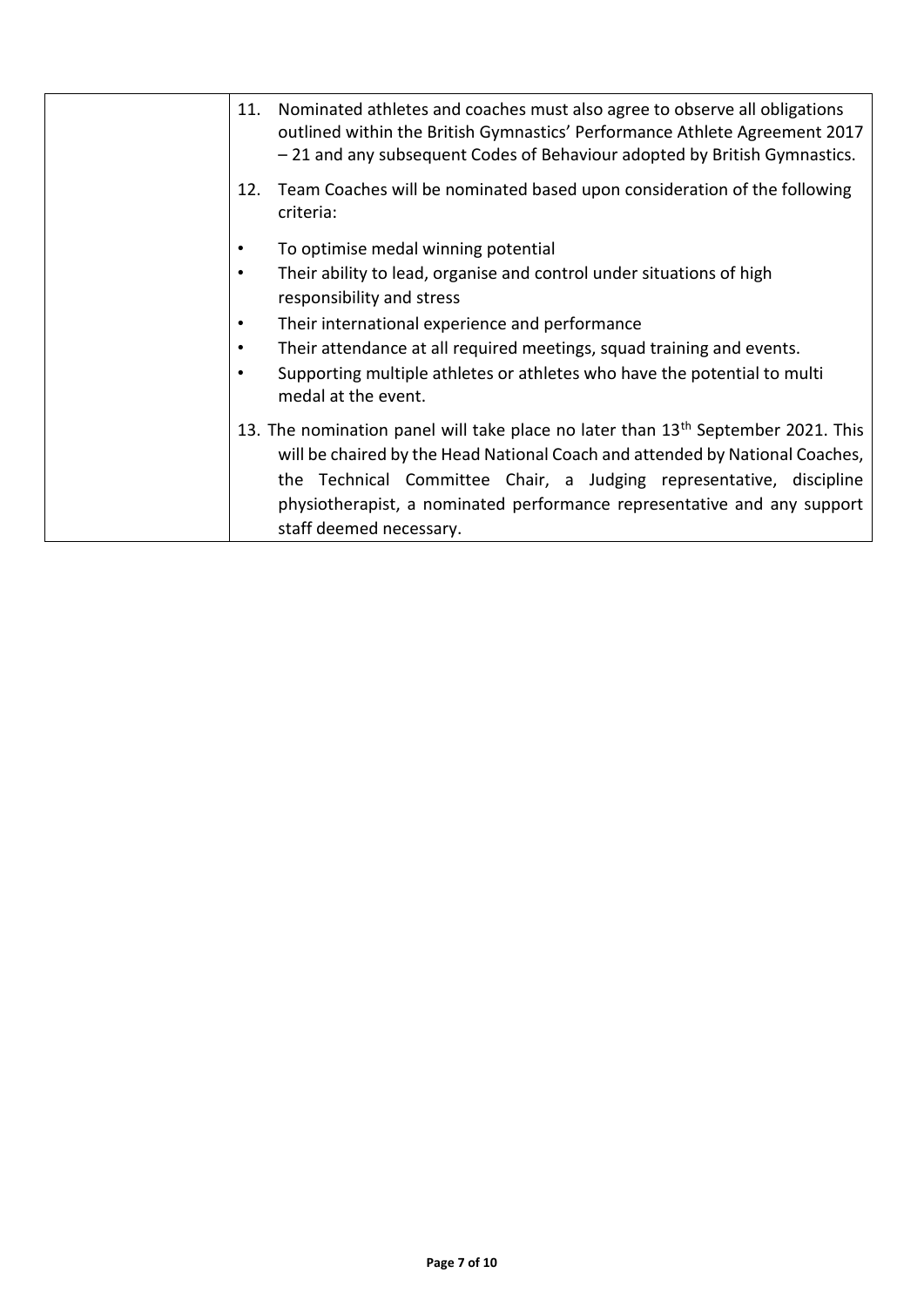| Injury & Replacement | 1. In the event of injury and/or the need for replacement, any athlete may be called<br>upon to join the Team at any time.                                                                                                                                                                                                                                                                                                                                                                                                                                                                                                                  |
|----------------------|---------------------------------------------------------------------------------------------------------------------------------------------------------------------------------------------------------------------------------------------------------------------------------------------------------------------------------------------------------------------------------------------------------------------------------------------------------------------------------------------------------------------------------------------------------------------------------------------------------------------------------------------|
|                      | 2. Once Team selections have been confirmed by the Approval Panel, all selected<br>athletes must agree not to withhold any information on training fitness, injury<br>status or illness that could affect training or competition at any time until the<br>point of the Championships.                                                                                                                                                                                                                                                                                                                                                      |
|                      | 3. All selected athletes must declare any medications they are taking, the use of<br>any restricted medications, and submit these to the Head of Science & Medicine<br>at British Gymnastics for medical approval.                                                                                                                                                                                                                                                                                                                                                                                                                          |
|                      | 4. An athlete or coach may be removed from the Team in the event of a<br>noncompliance in training, a breach of responsibility to the Team, a violation of<br>the Codes of Behaviour adopted by the Team or failing to reach performance<br>expectations. Prior to removal the athlete or coach will be presented with the<br>opportunity to attend a removal interview with the Performance Director (or<br>their appointed representative) and where possible one other independent<br>person. Written justification must be provided for all removals by the<br>Performance Director. Decisions on these matters are not open to appeal. |
|                      | 5. At any stage following the arrival of the Team at the competition and during the<br>event, should any athlete fail to reach performance expectations in training or<br>competition, the MAG Head National Coach may recommend de-selection to<br>Performance Director (or their appointed representative). The Performance<br>Director will consider this recommendation, provide an opportunity for the<br>athlete to attend an interview to make a counter-argument, and then pass<br>judgement. Written justification must be provided for all removals. Decisions on<br>these matters are not open to appeal.                        |
|                      | 6. At any stage following the selection announcement, should there be a doubt<br>over the ability of an athlete to compete to the best of his ability due to an injury<br>or illness, the following procedure will be adhered to:                                                                                                                                                                                                                                                                                                                                                                                                           |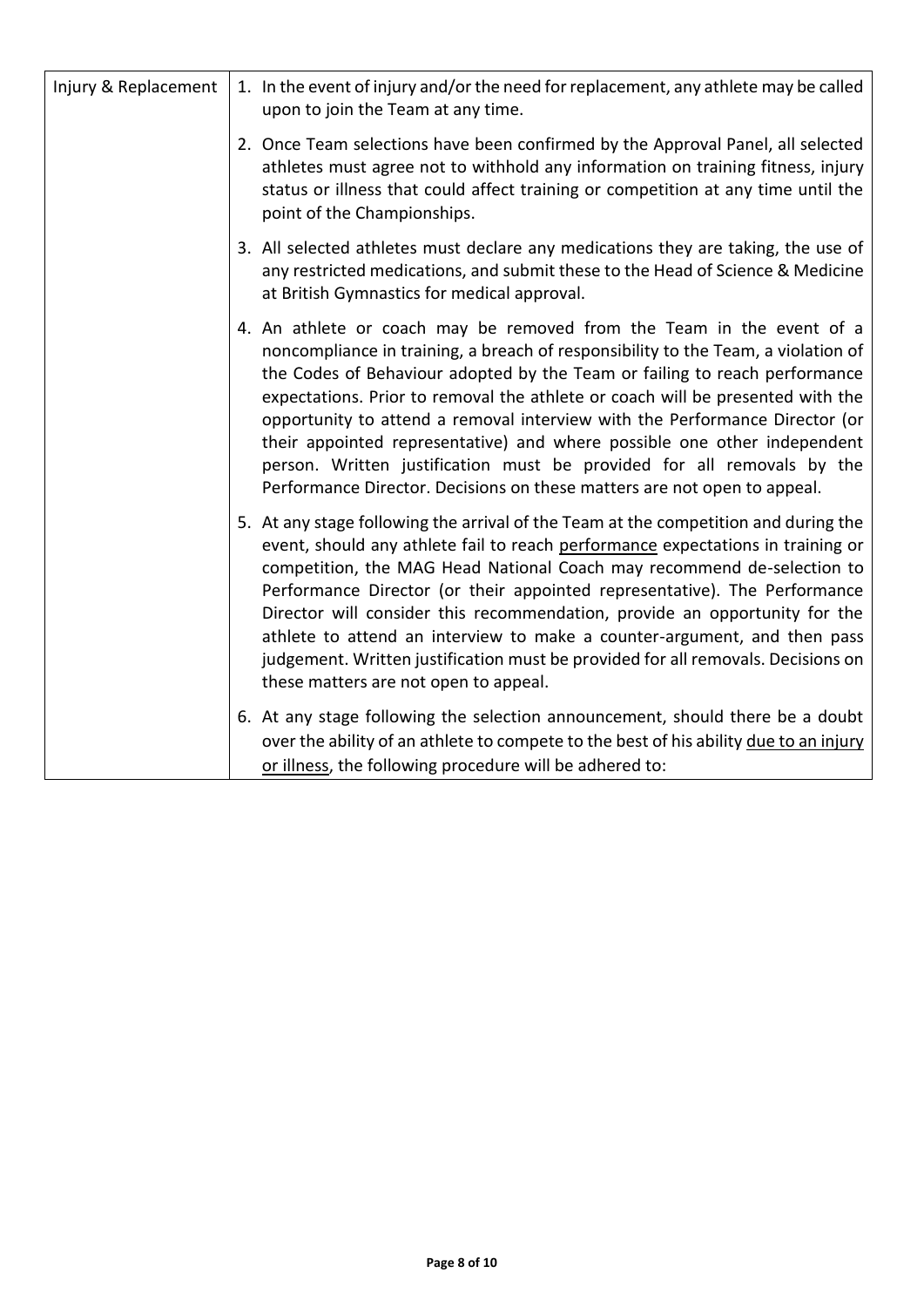|                                                         | The athlete will be referred to British Gymnastics' designated Medical<br>a)<br>Officer to undergo a medical examination to determine their fitness to<br>participate. Initially this will be based on an assessment of whether or not<br>the injury and/or illness is such that the athlete is physically unable to<br>compete or is at risk of causing medical harm to themselves, or endangering<br>other competitors, officials or spectators. |  |  |  |  |
|---------------------------------------------------------|----------------------------------------------------------------------------------------------------------------------------------------------------------------------------------------------------------------------------------------------------------------------------------------------------------------------------------------------------------------------------------------------------------------------------------------------------|--|--|--|--|
|                                                         | If the athlete passes the initial medical examination carried out by the<br>b)<br>Medical Officer but British Gymnastics still has concerns over whether or<br>not the athlete is able to compete to the best of his ability due to the<br>underlying injury or illness, the athlete will be required to undertake British<br>Gymnastics' designated "Fitness Test".                                                                               |  |  |  |  |
|                                                         | The Fitness Test is an objective assessment that will require the athlete to<br>c)<br>perform routine(s) to 0.3 of their expected start value or final score. This<br>will be done in the presence of an independent brevet judge.                                                                                                                                                                                                                 |  |  |  |  |
|                                                         | In the event that an athlete fails to complete the Fitness Test to the required<br>d)<br>standard, they will be removed from the Team, a decision that is not open<br>to appeal.                                                                                                                                                                                                                                                                   |  |  |  |  |
|                                                         | 7. Any replacement(s) required will be made by the MAG Head National Coach.<br>Decisions on these matters are not open to appeal.                                                                                                                                                                                                                                                                                                                  |  |  |  |  |
| <b>Team Organisation</b>                                | 1. The Team will attend pre-Championship Preparation Camps and competitions in<br>accordance to the 2021 Activity Planner (subject to change).                                                                                                                                                                                                                                                                                                     |  |  |  |  |
|                                                         | 2. The Team will transfer to Japan on/around 11 <sup>th</sup> October 2021 (TBC) and depart<br>the Championships on 25 <sup>th</sup> October 2021.                                                                                                                                                                                                                                                                                                 |  |  |  |  |
|                                                         | 3. In the event that they have not already done so, all athletes within the Team will<br>be required to sign and comply with British Gymnastics' Performance Athlete<br>Agreement 2021.                                                                                                                                                                                                                                                            |  |  |  |  |
|                                                         | 4. In the event that they have not already done so, all coaches within the Team will<br>be required to sign and comply with British Gymnastics' 'International and<br>National Representative Coaches Code of Conduct'.                                                                                                                                                                                                                            |  |  |  |  |
| Announcement                                            | 1. Selected Team Members agree not to make any announcement to the media or<br>public in any form (including on any personal websites) regarding their selection<br>until after British Gymnastics have announced the Team selection on the British<br>Gymnastics website (www.british-gymnastics.org)                                                                                                                                             |  |  |  |  |
| Any additional<br>matters not covered<br>by this Policy | 1. Any matters arising from the selection process that are not covered within this<br>policy shall be determined by the Approval Panel acting at their sole discretion.                                                                                                                                                                                                                                                                            |  |  |  |  |